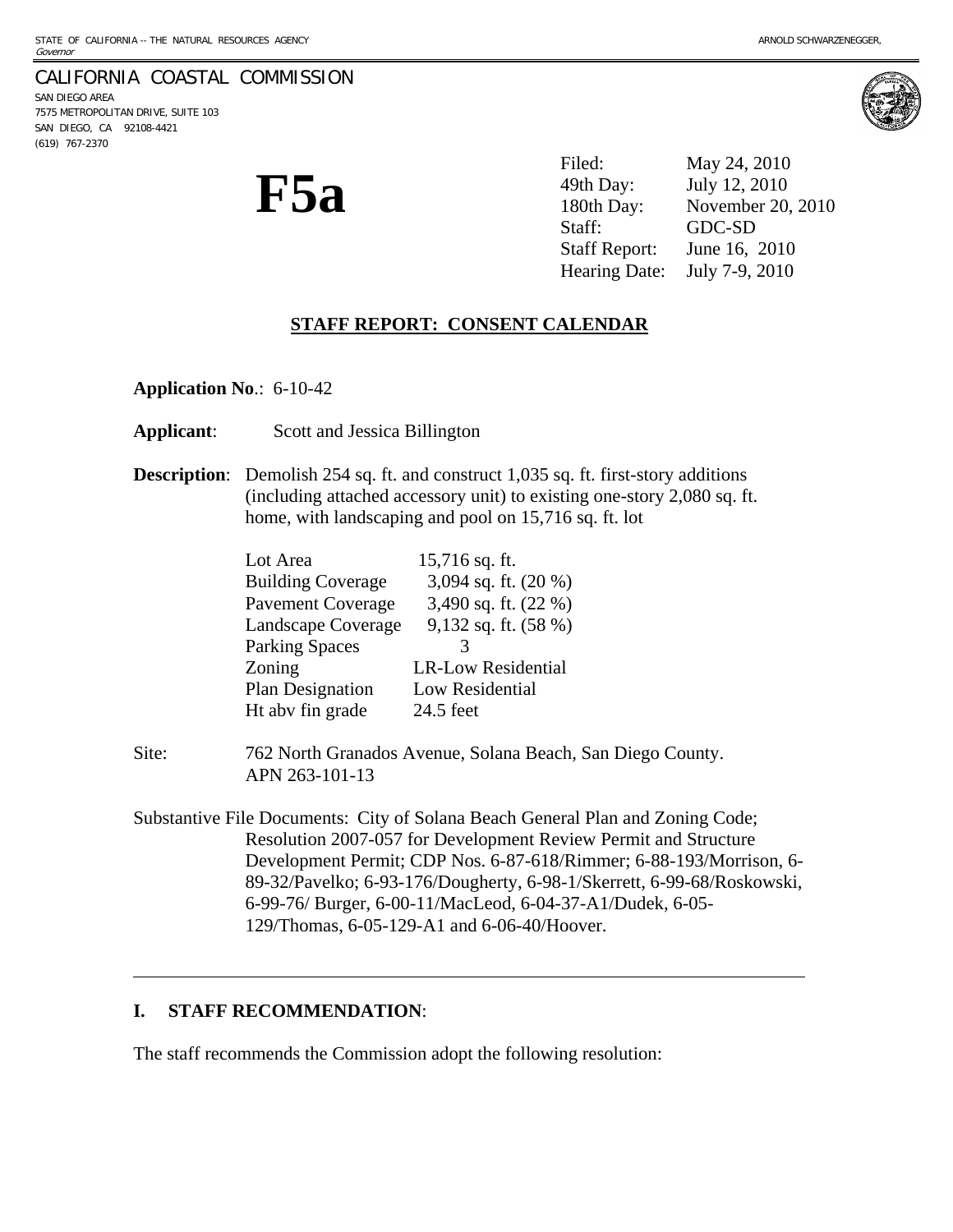**MOTION:** *I move that the Commission approve the coastal development permit applications included on the consent calendar in accordance with the staff recommendations.*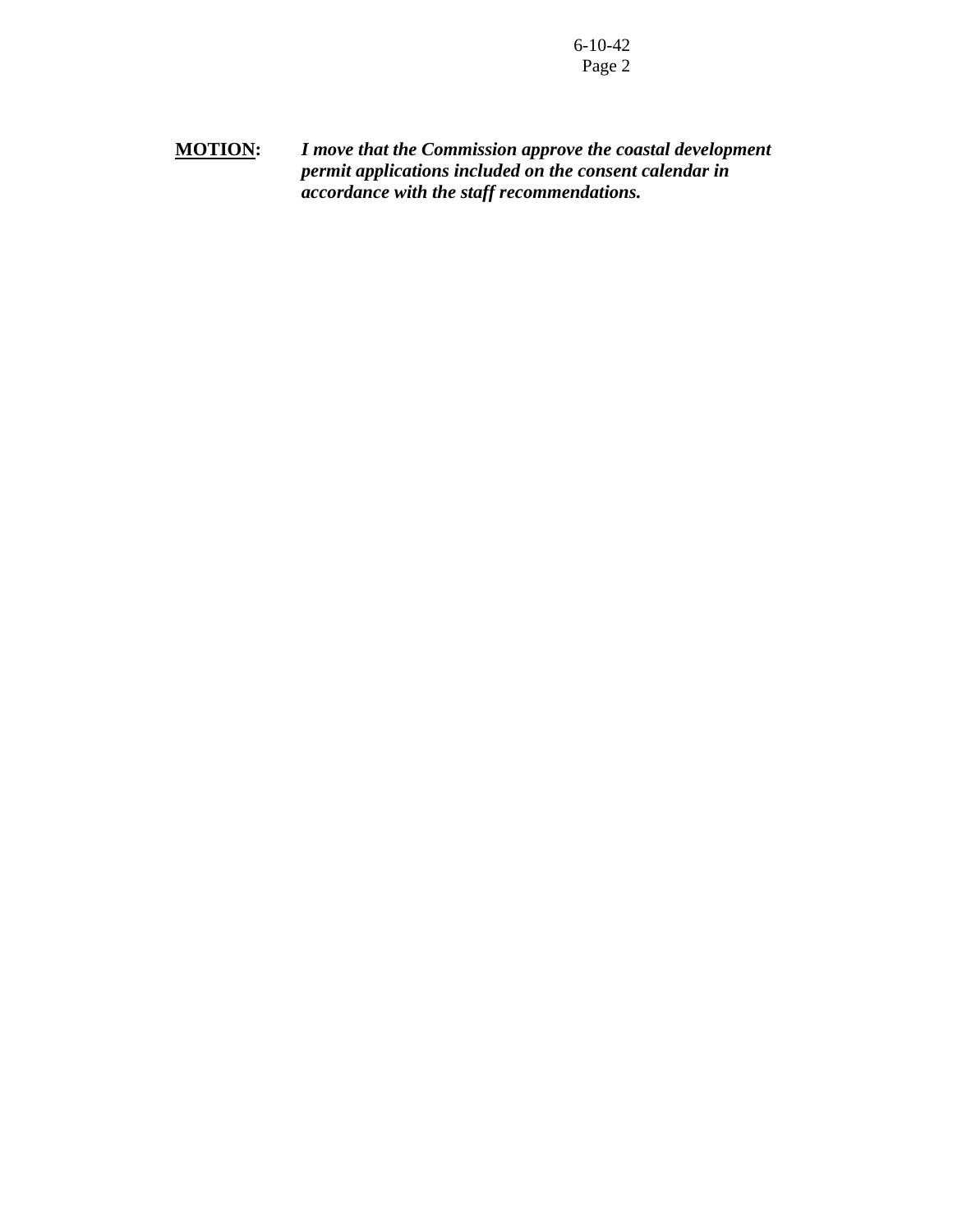## **STAFF RECOMMENDATION TO ADOPT CONSENT CALENDAR:**

Staff recommends a **YES** vote. Passage of this motion will result in approval of all the permits included on the consent calendar. The motion passes only by affirmative vote of a majority of the Commissioners present.

### **II. Standard Conditions**.

See attached page.

## **III. Special Conditions**.

The permit is subject to the following conditions:

 1. Final Plans. **PRIOR TO THE ISSUANCE OF THE COASTAL DEVELOPMENT PERMIT**, the applicants shall submit to the Executive Director for review and written approval, final plans for the permitted development that have been stamped approved by the City of Solana Beach. Said plans shall be in substantial conformance with the plans submitted by Stephen Dalton Architects dated 5/20/10.

The permittee shall undertake development in accordance with the approved final plans. Any proposed changes to the approved final plans shall be reported to the Executive Director. No changes to the approved final plans shall occur without an amendment to this coastal development permit unless the Executive Director determines that no amendment is legally required.

 2. Final Landscaping Plan. **PRIOR TO THE ISSUANCE OF THE COASTAL DEVELOPMENT PERMIT**, the applicant shall submit for the review and written approval of the Executive Director, a final landscaping plan approved by the City of Solana Beach that is in substantial conformance with the plans submitted from "The Art of Landscaping" dated 9/8/08 which shall include the following:

a. A plan showing the type, size, and location of all landscape species to be retained, removed or planted on site and shall include, at a minimum, 3 trees (24 inch box or 5-foot trunk height minimum) or 3 similarly sized plants (which at maturity will exceed the roofline of the structure) to be located in a manner so as to maximize screening and to break up the facade of the structure from views from San Elijo Lagoon and Interstate 5.

b. The landscape palate within the inner 30 ft adjacent to the residence shall emphasize the use of drought-tolerant native species, but use of drought-tolerant, non-invasive ornamental species is allowed as a small garden component. All other proposed landscaping shall be drought-tolerant and native, non-invasive plant species that are obtained from local stock, if available. No plant species listed as problematic and/or invasive by the California Native Plant Society, the California Invasive Plant Council, or as may be identified from time to time by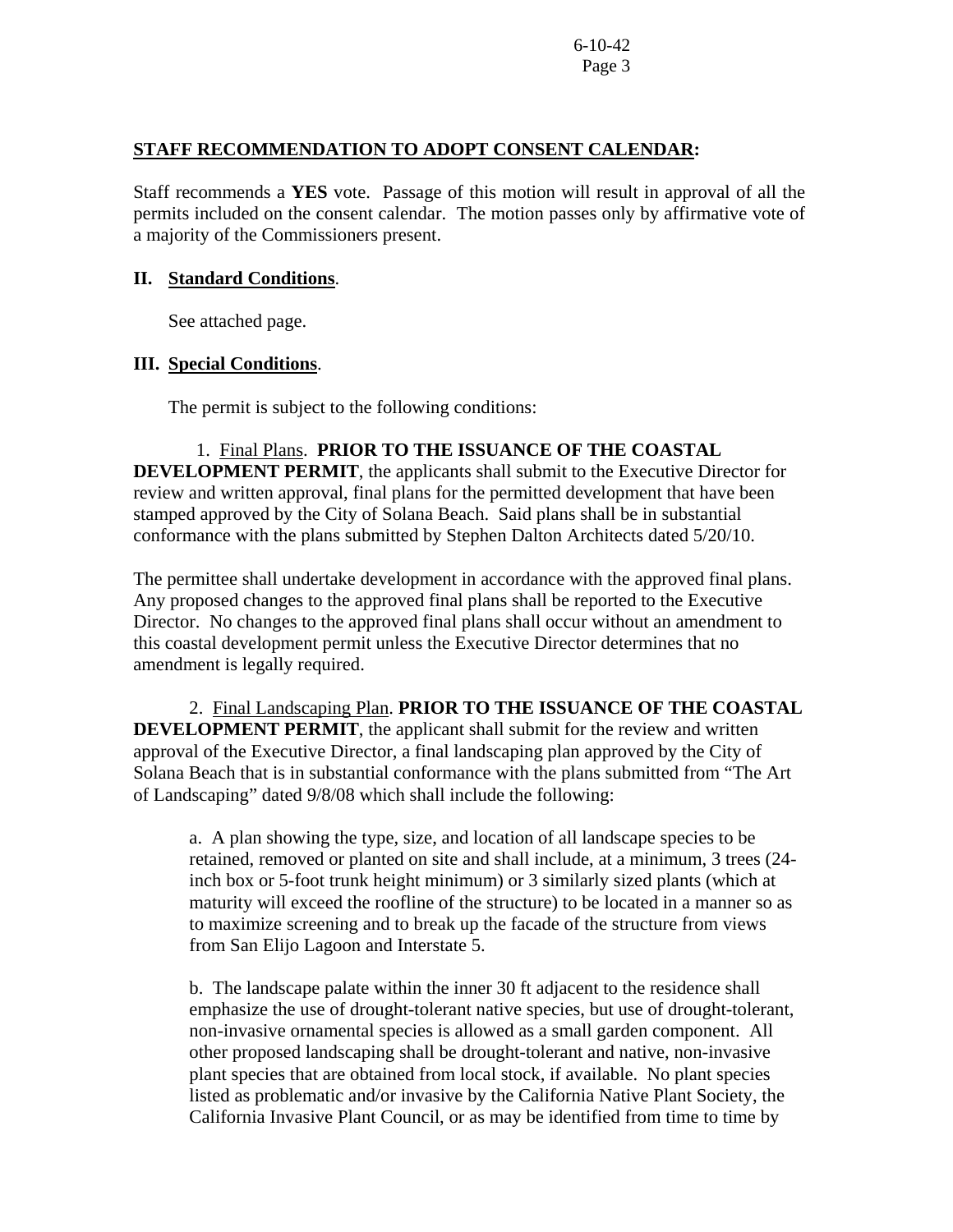the State of California shall be employed or allowed to naturalize or persist on the site. No plant species listed as 'noxious weed' by the State of California or the U.S. Federal Government shall be utilized.

c. A planting schedule that indicates that the planting plan shall be implemented within 60 days of completion of construction

d. A written commitment by the applicant that all required plantings shall be maintained in good growing conditions, and whenever necessary, shall be replaced with new plant materials.

e. The use of rodenticides containing any anticoagulant compounds (including, but not limited to, Warfarin, Brodifacoum, Bromadiolone or Diphacinone) shall not be used.

f. Five years from the date of issuance of the coastal development permit, the applicant shall submit for review and written approval of the Executive Director, a landscape monitoring report, prepared by a licensed Landscape Architect or qualified Resource Specialist, that certifies the on-site landscaping is in conformance with the landscape plan approved pursuant to this Special Condition. The monitoring report shall include photographic documentation of plant species and plant coverage.

If the landscape monitoring report indicates the landscaping is not in conformance with or has failed to meet the performance standards specified in the landscaping plan approved pursuant to this permit, the applicant, or successors in interest, shall submit a revised or supplemental landscape plan for the review and written approval of the Executive Director. The revised landscaping plan must be prepared by a licensed Landscape Architect or Resource Specialist and shall specify measures to remediate those portions of the original plan that have failed or are not in conformance with the original approved plan.

The permittee shall undertake the development in accordance with the approved plans. Any proposed changes to the approved plans shall be reported to the Executive Director. No changes to the plans shall occur without a Coastal Commission approved amendment to this coastal development permit unless the Executive Director determines that no amendment is legally required.

 3. Exterior Treatment. **PRIOR TO ISSUANCE OF THE COASTAL DEVELOPMENT PERMIT**, the applicant shall submit for the review and approval in writing of the Executive Director, a color board or other indication of the exterior materials and color scheme to be utilized in the construction of the proposed residential additions. The color of the structure and roof permitted herein shall be restricted to colors compatible with the surrounding environment (earth tones) including shades of green, brown, and gray, with no white or light shades and no bright tones except as minor accents. All windows on the north side of the residence shall be comprised of non-glare glass.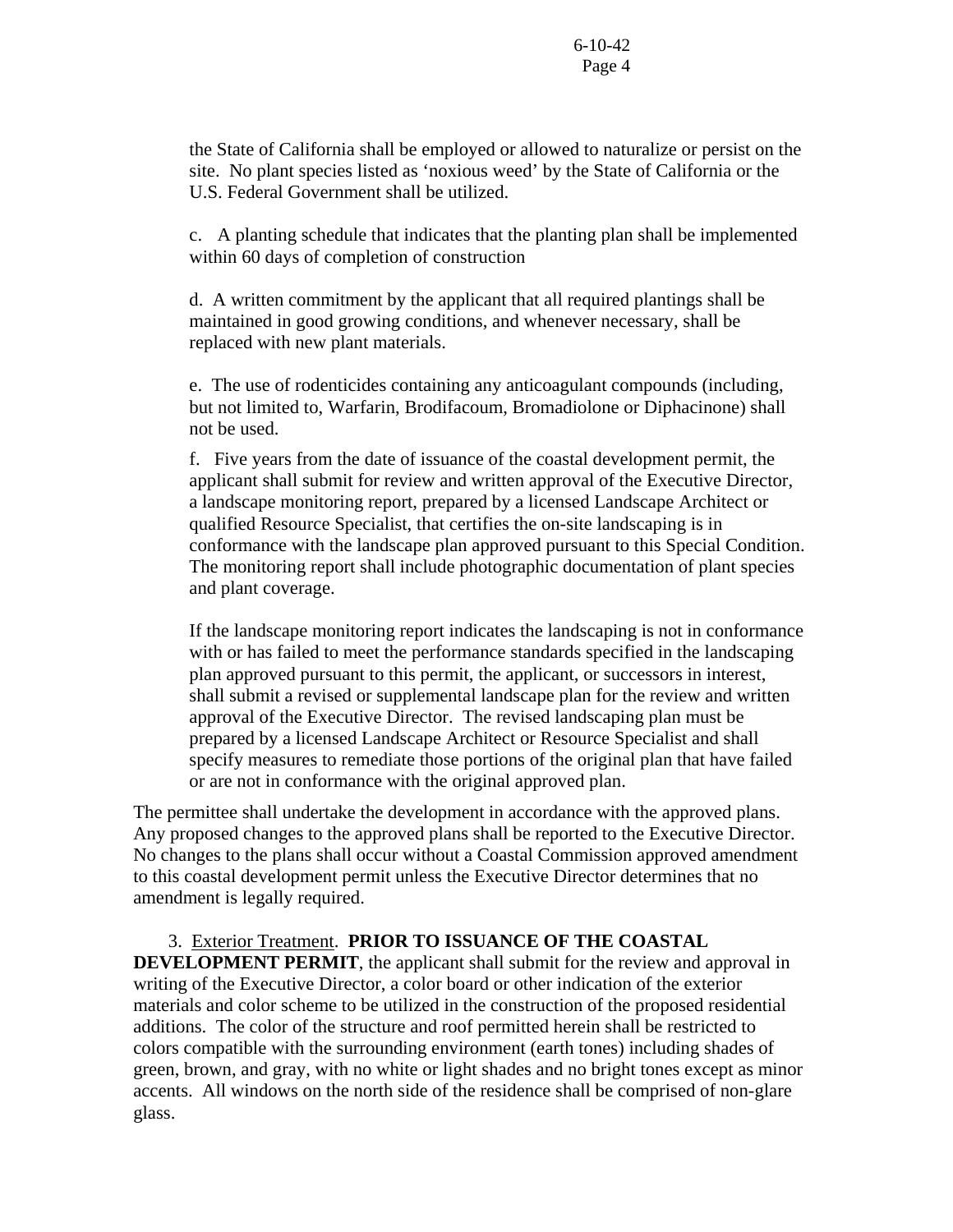The permittee shall undertake the development in accordance with the approved plans. Any proposed changes to the approved plans shall be reported to the Executive Director. No changes to the plans shall occur without a Coastal Commission approved amendment to this coastal development permit unless the Executive Director determines that no amendment is legally required.

 4. Future Development Restriction. This permit is only for the development described in coastal development permit No. 6-10-42. Pursuant to Title 14 California Code of Regulations section 13250(b)(6), the exemptions otherwise provided in Public Resources Code section 30610(a) shall not apply to the development governed by coastal development permit No. 6-10-42.Accordingly, any future improvements to the single family house authorized by this permit, shall require an amendment to Permit No. 6-10-42 from the Commission or shall require an additional coastal development permit from the Commission or from the applicable certified local government.

 5. Deed Restriction. **PRIOR TO ISSUANCE OF THE COASTAL DEVELOPMENT PERMIT**, the applicant shall submit to the Executive Director for review and approval documentation demonstrating that the applicant has executed and recorded against the parcel(s) governed by this permit a deed restriction, in a form and content acceptable to the Executive Director: (1) indicating that, pursuant to this permit, the California Coastal Commission has authorized development on the subject property, subject to terms and conditions that restrict the use and enjoyment of that property; and (2) imposing the Special Conditions of this permit as covenants, conditions and restrictions on the use and enjoyment of the Property. The deed restriction shall include a legal description of the entire parcel or parcels governed by this permit. The deed restriction shall also indicate that, in the event of an extinguishment or termination of the deed restriction for any reason, the terms and conditions of this permit shall continue to restrict the use and enjoyment of the subject property so long as either this permit or the development it authorizes, or any part, modification, or amendment thereof, remains in existence on or with respect to the subject property.

This required deed restriction shall supersede and replace the deed restriction recorded on September 17, 2008 as document number 2008-0493335 in the official records of San Diego County.

## **IV. Findings and Declarations.**

The Commission finds and declares as follows:

**A. Detailed Project Description/History**. Proposed is the demolition of approximately 254 sq. ft. of the existing 2,080 sq. ft. one-story single-family residence and construction of 1,322 sq. ft. additions (including an attached accessory living unit) to the residence along with swimming pool and landscaping. Grading for the proposed additions will involve approximately 150 cubic yards of export which will be taken to a site outside the coastal zone.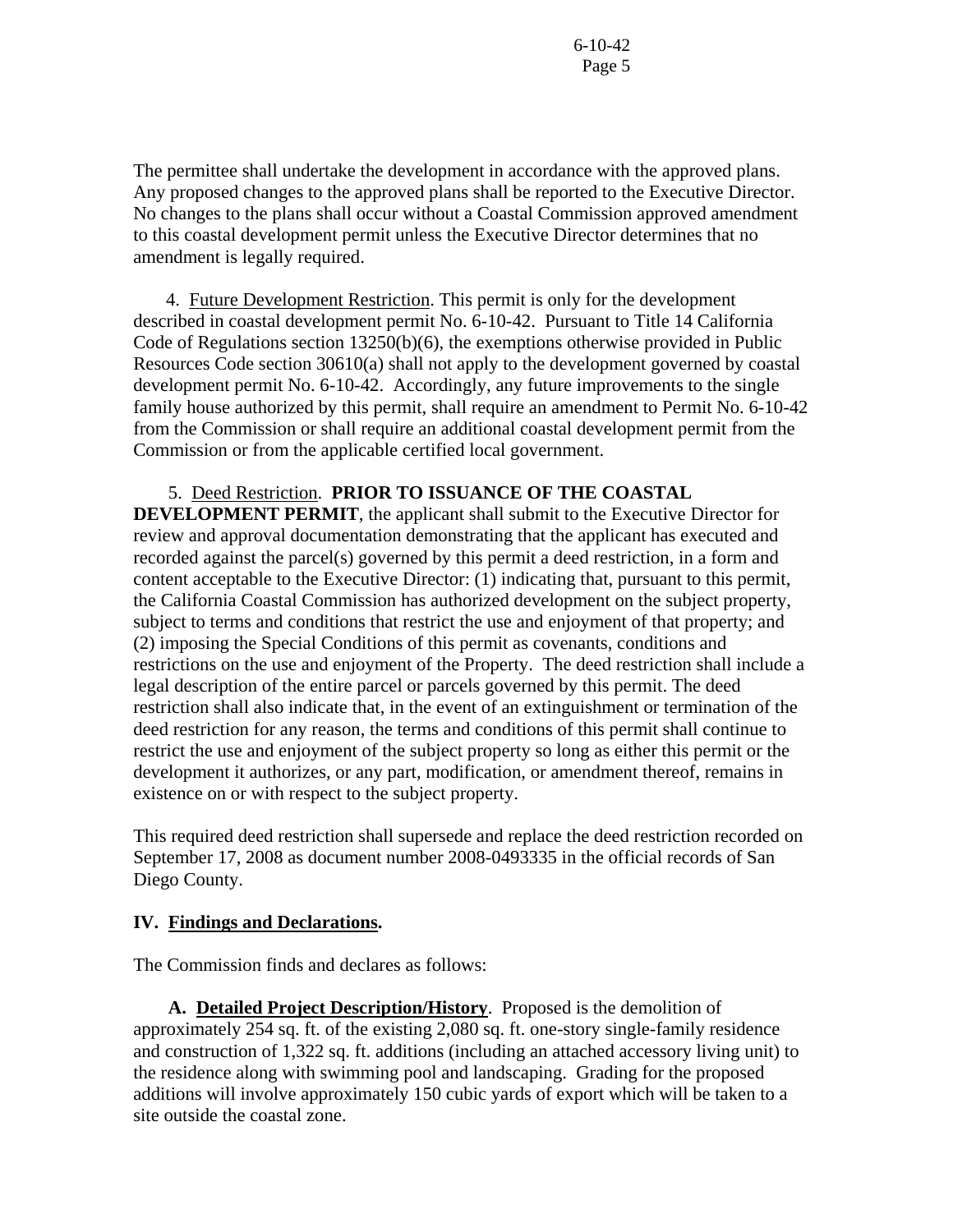In March of 2008, the Commission approved a similar project for the subject site, but the coastal development permit expired before the permit could be released and development commenced (ref. 6-07-84/Billington). The applicant has subsequently revised the proposal to eliminate a second-story addition that was proposed. At the March 2008 hearing, the Commission determined that the proposed additions toward the lagoon (identical to the subject proposal) would not have adverse impacts on the resources of San Elijo Lagoon Regional Park. In addition, the proposed conditions for the subject development are similar to those required by the Commission in 2008 for coastal development permit #6-07-84.

The 15,716 sq. ft. lot is located on North Granados Avenue on an inland hillside overlooking and adjacent to San Elijo Lagoon Regional Park. The northern portion of the lot slopes down to San Elijo Lagoon Regional Park. The site is distantly visible from Manchester Avenue, a major coastal access road.

While the proposed additions will be located closer to the environmentally sensitive resources within San Elijo Lagoon Regional Park than the existing residence, the proposed development will not increase impacts to those resources over what currently exists in terms of fuel modification requirements of the fire department. (The fuel modifications required for the proposed additions overlap the fuel modifications that could be required for the homes on either side of the subject site.)

The applicant has submitted a hydrology plan documenting that the runoff from the roof, driveway and other impervious surfaces shall be collected and directed into pervious areas on the site (landscaped areas) for infiltration and/or percolation in a non-erosive manner.

The project site is located within an area that was previously covered by the County of San Diego's Local Coastal Program (LCP). However, the County LCP was never effectively certified and is used as guidance with Chapter 3 Policies of the Coastal Act used as the standard of review.

 **B. Biological Resources**. Coastal Act policies 30240 and 30251 restrict the alteration of natural landforms and protect sensitive habitats. Section 30231 of the Coastal Act requires that coastal waters are protected and runoff minimized.

In addition, non-native or invasive landscaping on the subject site has the potential to impact San Elijo Lagoon to the north or San Dieguito Lagoon to the south either through runoff from the site or seeds that could be transported offsite by winds or animals. Therefore, Special Condition #2 has been attached which requires the site be landscaped with drought-tolerant native and non-invasive species and that the landscaping be maintained over the lifetime of the development. The proposed development will not have an adverse impact on any sensitive habitat and, as conditioned, will not result in erosion or adverse impacts to water quality, as adequate drainage controls will be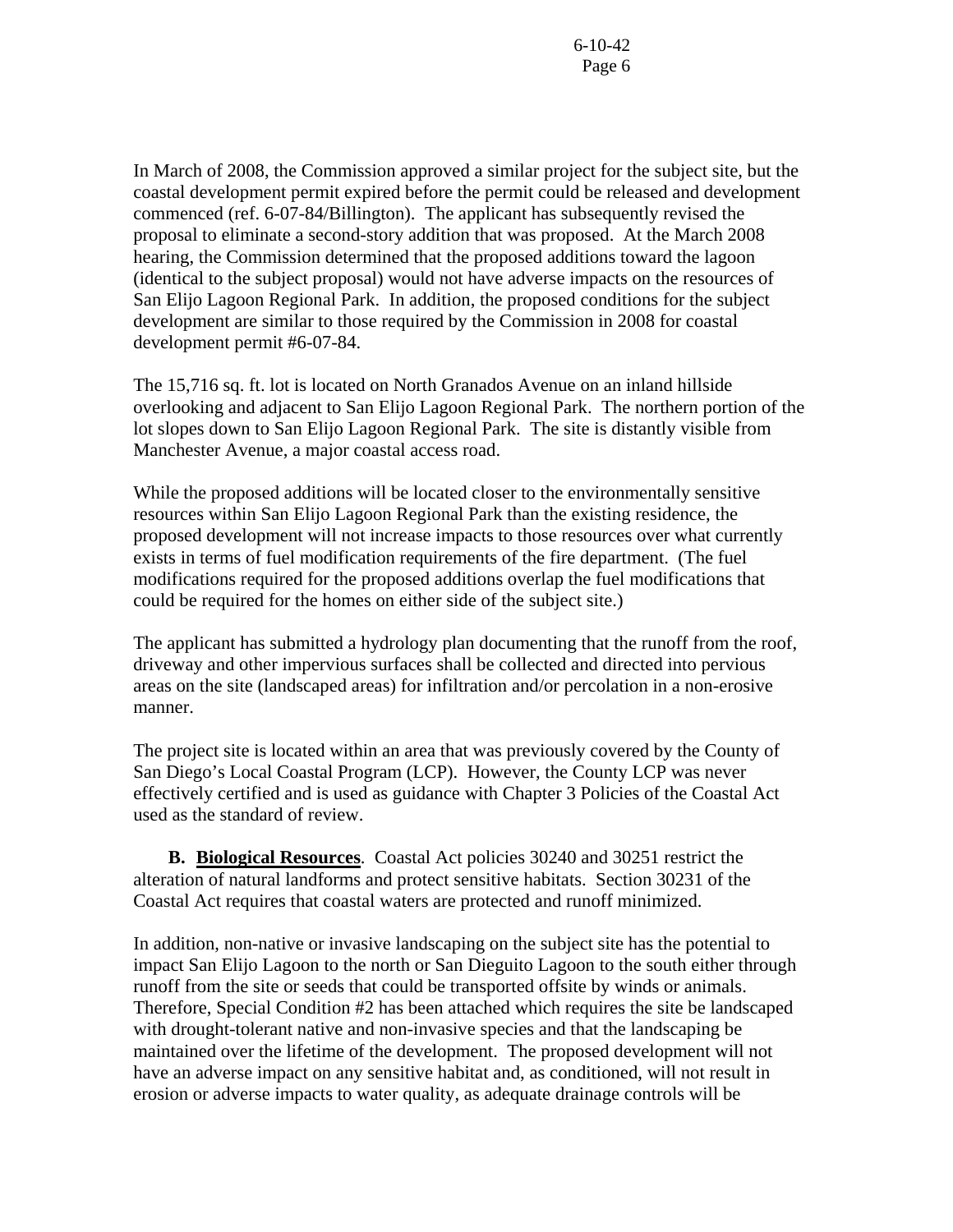provided. Thus, the project is consistent with the resource protection policies of Chapter 3 of the Coastal Act.

As conditioned, the proposed development will not have an adverse impact on any sensitive habitat, and, as conditioned, will not result in erosion or adverse impacts to water quality, as adequate drainage controls will be provided. Thus, the project is consistent with the resource protection policies of Chapter 3 of the Coastal Act.

 **C. Community Character /Visual Quality.** The development is located within an existing developed area and, as conditioned, will be compatible with the character and scale of the surrounding area and will not impact public views. Special Condition #2 has been attached to assure adequate landscaping will break up the façade of the additions and Special Condition #3 has been attached to assure the colors of the additions will be consistent with the natural surrounding area. Therefore, the Commission finds that the development, as conditioned, conforms to Section 30251 of the Coastal Act.

**D. Public Access**. The proposed development will not have an adverse impact on public access to the coast or to nearby recreational facilities. The proposed development conforms to Sections 30210 through 30214, Sections 30220 through 30224, Section 30252 and Section 30604(c) of the Coastal Act.

**E. Local Coastal Program.** The City of Solana Beach does not have a certified LCP at this time. Thus, the Coastal Commission retains permit jurisdiction in this community and Chapter 3 of the Coastal Act remains the legal standard of review. As conditioned, the proposed development is consistent with Chapter 3 of the Coastal Act. Approval of the project, as conditioned, will not prejudice the ability of the City of Solana Beach to prepare a Local Coastal Program that is in conformity with the provisions of Chapter 3.

 **F. California Environmental Quality Act**. As conditioned, there are no feasible alternatives or feasible mitigation measures available which available which would substantially lessen any significant adverse effect which the activity may have on the environment. Therefore, the Commission finds that the proposed project, as conditioned to mitigate the identified impacts, is the least environmentally damaging feasible alternative and can be found consistent with the requirements of the Coastal Act to conform to CEQA.

# **STANDARD CONDITIONS:**

1. Notice of Receipt and Acknowledgment. The permit is not valid and development shall not commence until a copy of the permit, signed by the permittee or authorized agent, acknowledging receipt of the permit and acceptance of the terms and conditions, is returned to the Commission office.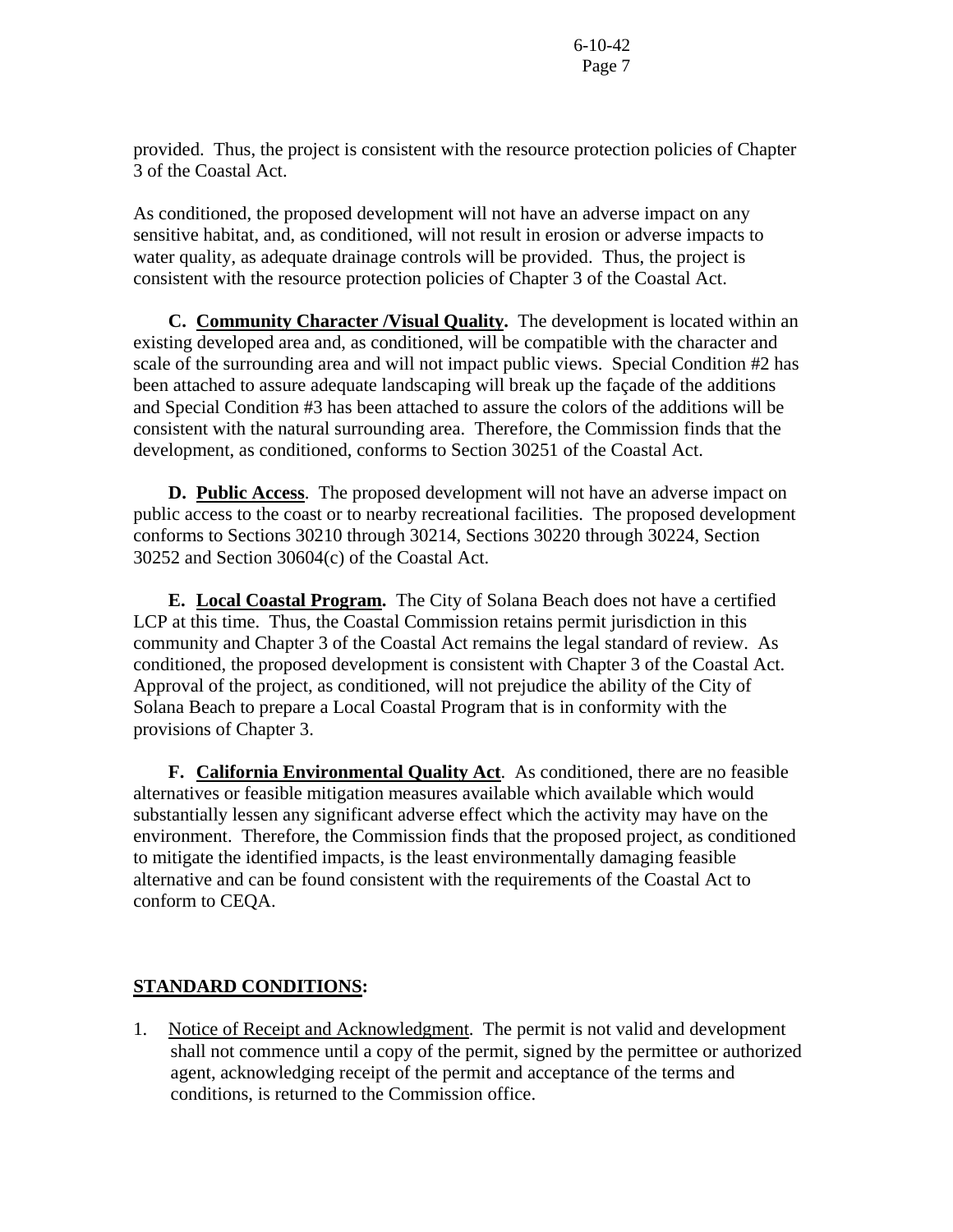- 2. Expiration. If development has not commenced, the permit will expire two years from the date on which the Commission voted on the application. Development shall be pursued in a diligent manner and completed in a reasonable period of time. Application for extension of the permit must be made prior to the expiration date.
- 3. Interpretation. Any questions of intent or interpretation of any condition will be resolved by the Executive Director or the Commission.
- 4. Assignment. The permit may be assigned to any qualified person, provided assignee files with the Commission an affidavit accepting all terms and conditions of the permit.
- 5. Terms and Conditions Run with the Land. These terms and conditions shall be perpetual, and it is the intention of the Commission and the permittee to bind all future owners and possessors of the subject property to the terms and conditions.

(G:\San Diego\Reports\2010\6-10-042 Billington Stf Rpt.doc)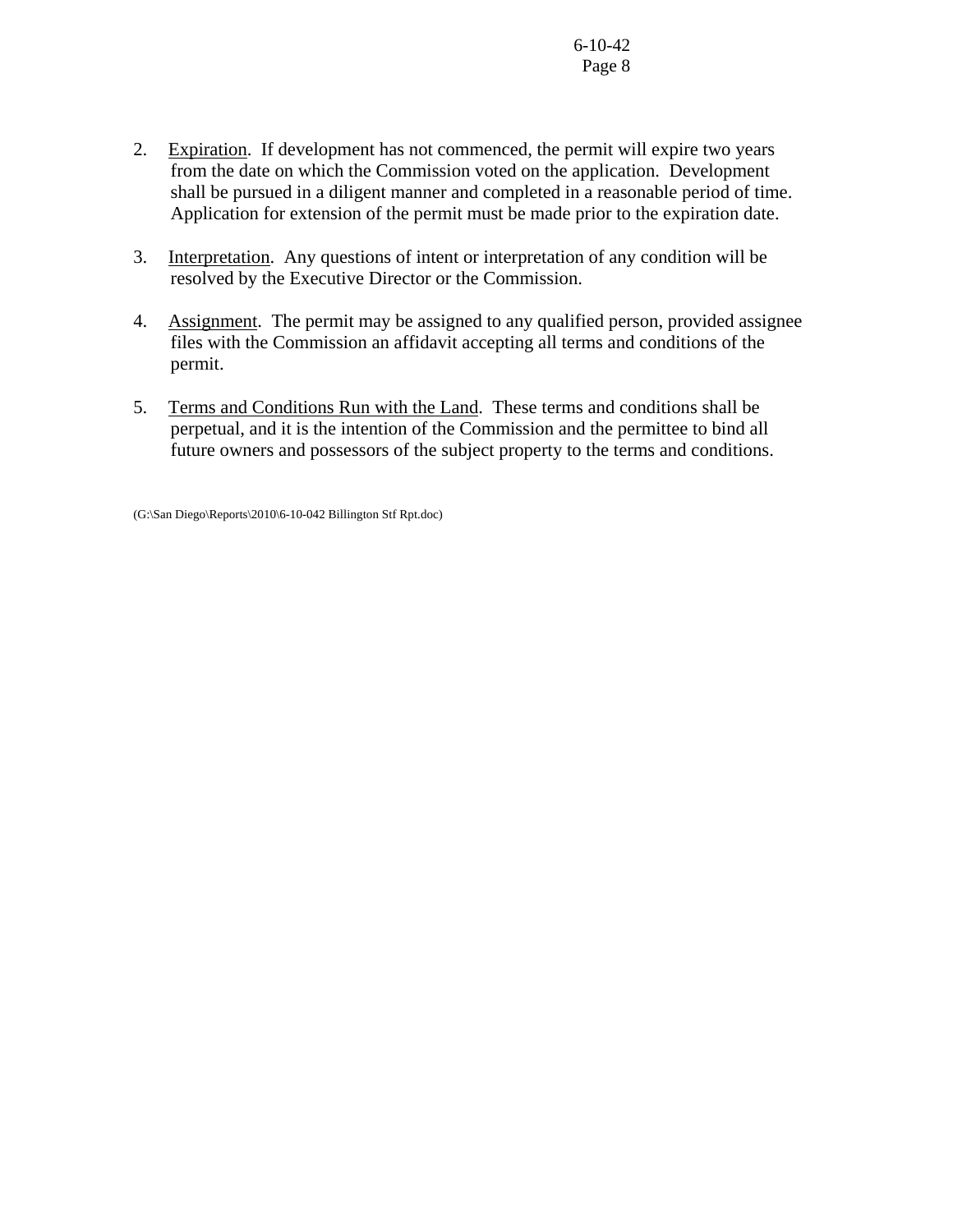